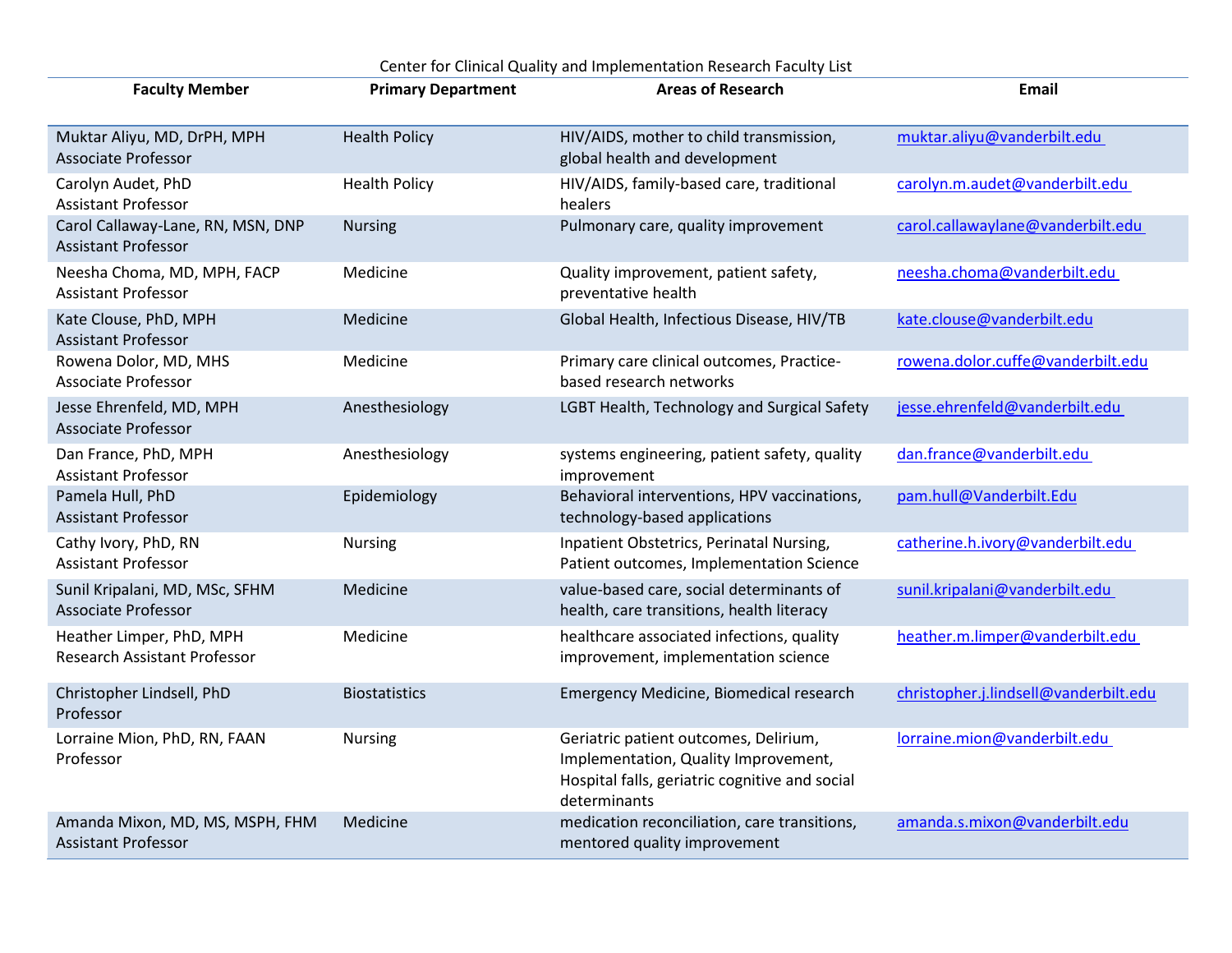| Center for Clinical Quality and Implementation Research Faculty List |                                        |                                                                                                                              |                                   |  |  |  |
|----------------------------------------------------------------------|----------------------------------------|------------------------------------------------------------------------------------------------------------------------------|-----------------------------------|--|--|--|
| Don Moore, PhD<br>Professor                                          | <b>Continuing Medical</b><br>Education | Professional Excellence, CME, Practice-Based<br>Learning                                                                     | don.moore@Vanderbilt.Edu          |  |  |  |
| Laurie Novak, PhD, MHSA<br><b>Assistant Professor</b>                | <b>Biomedical Informatics</b>          | Qualitative Research, Information systems,<br>Clinical informatics, Sociotechnical<br>transitions, technology implementation | laurie.l.novak@vanderbilt.edu     |  |  |  |
| Ranga Ramanujam, PhD<br>Professor                                    | Owen Graduate School of<br>Management  | operational failures, organizational learning,<br>patient safety                                                             | rangaraj.ramanujam@vanderbilt.edu |  |  |  |
| Russell Rothman, MD, MPP<br>Professor                                | Medicine                               | health communication, health services<br>research, pragmatic trials                                                          | russell.rothman@vanderbilt.edu    |  |  |  |
| Christianne Roumie, MD, MPH<br><b>Associate Professor</b>            | Medicine                               | Hypertension, quality improvement,<br>Epidemiology                                                                           | christianne.roumie@vanderbilt.edu |  |  |  |
| Jonathan Schildcrout, PhD<br>Associate Professor                     | <b>Biostatistics</b>                   | Prediction Modeling, Biomedical informatics,<br>efficient study designs, longitudinal analysis                               | jonny.schild@Vanderbilt.Edu       |  |  |  |
| Jack Schnelle, PhD<br>Professor                                      | Medicine / Geriatrics                  | geriatrics, long-term care, ageing                                                                                           | john.schnelle@vanderbilt.edu      |  |  |  |
| Sandra Simmons, PhD<br><b>Associate Professor</b>                    | Medicine / Geriatrics                  | geriatrics, long-term care, ageing, quality of<br>care, dementia, polypharmacy                                               | sandra.simmons@vanderbilt.edu     |  |  |  |
| Thomas Spain, MD, MPH<br><b>Assistant Professor</b>                  | Medicine                               | quality improvement, transformation, value-<br>based care                                                                    | thomas.spain@vanderbilt.edu       |  |  |  |
| Deonni Stolldorf, PhD, RN<br><b>Assistant Professor</b>              | <b>Nursing</b>                         | healthcare epidemiology, infection<br>prevention, quality improvement                                                        | deonni.stolldorf@vanderbilt.edu   |  |  |  |
| Tom Talbot, MD, MPH, FSHEA, FIDSA<br>Associate Professor             | Medicine                               | healthcare epidemiology, infection<br>prevention, quality improvement                                                        | tom.talbot@vanderbilt.edu         |  |  |  |
| Cecelia Theobald, MD, MPH<br><b>Assistant Professor</b>              | Medicine                               | medical education, care transitions, quality<br>improvement                                                                  | cecelia.theobald@vanderbilt.edu   |  |  |  |
| Kim Unertl, PhD<br><b>Assistant Professor</b>                        | <b>Biomedical Informatics</b>          | Inter-organizational collaboration, cross-<br>organizational workflow, Health information<br>technology                      | kim.unertl@vanderbilt.edu         |  |  |  |
| Ed Vasilevskis, MD, MPH<br><b>Assistant Professor</b>                | Medicine                               | delirium, polypharmacy, care transitions                                                                                     | ed.vasilevskis@vanderbilt.edu     |  |  |  |
| Tim Vogus, PhD<br><b>Associate Professor</b>                         | Owen Graduate School of<br>Management  | high reliability                                                                                                             | timothy.j.vogus@vanderbilt.edu    |  |  |  |